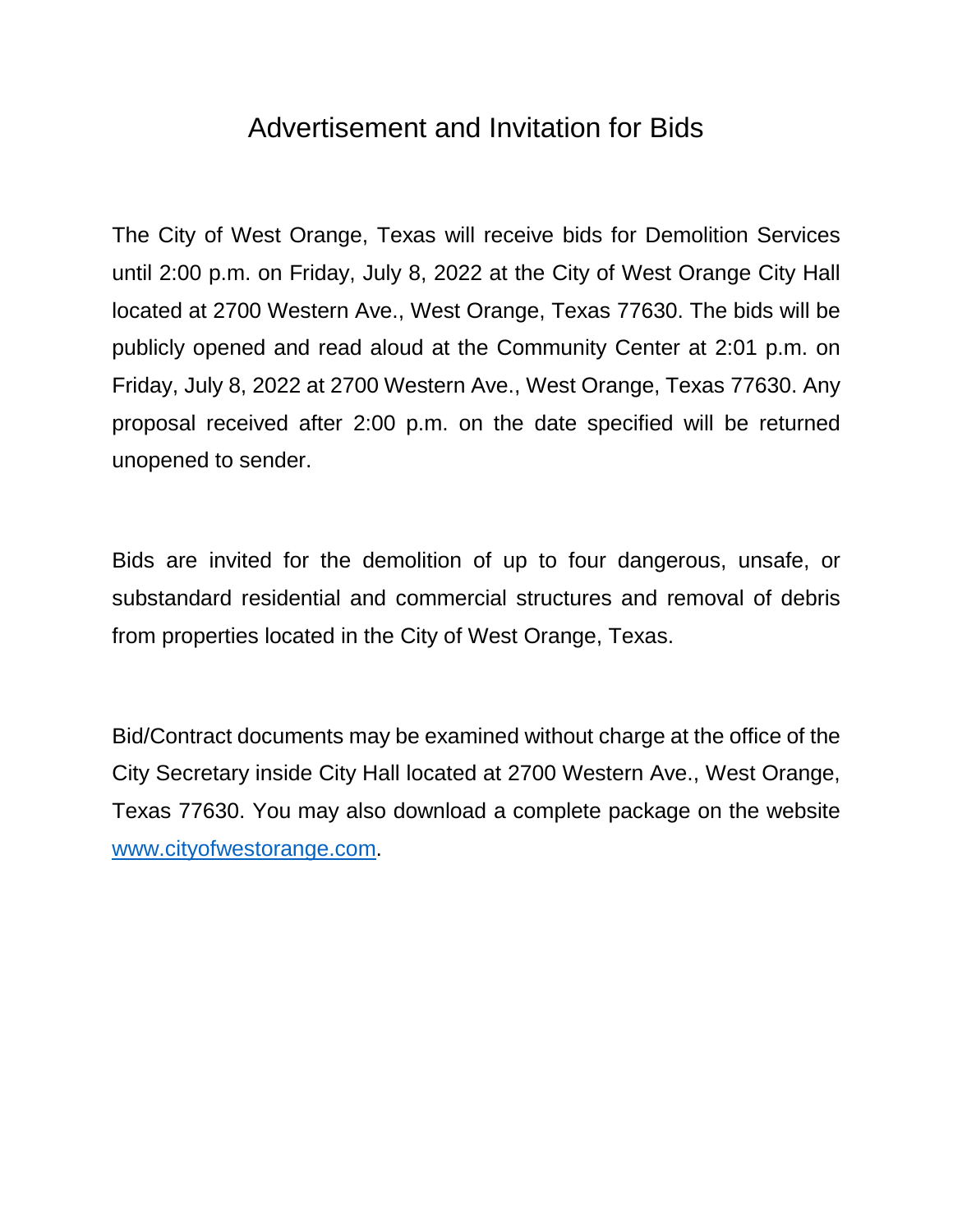The City of West Orange (*City*) is accepting proposals from qualified respondents (*Contractor*) to provide the demolition of dangerous, unsafe, or substandard residential and commercial structures and removal of carrion, filth, rubbish, unsightly, objectionable, and/or unsanitary matter located on the following properties in the City of West Orange, Texas:

| <b>BID</b>  | Street |              | <b>OCAD</b> | Legal                                                 |
|-------------|--------|--------------|-------------|-------------------------------------------------------|
| <b>ITEM</b> | Number | Street       | Ref No.     | Description                                           |
| 01          | 1813   | Austin       | 56922       | LOT E.27.5'OF 12 & W.36.5'OF LOT 13 BLK 7 WEST ORANGE |
| 02          | 1925   | <b>Bowie</b> | 39257       | LOT W. 1/2 OF 1 & 2 BLK D T. J. HORNE                 |
| 03          | 211    | Dayton       | 30605       | BRUNER'S, TR C, O/L 4, ACRES 0.16 (50 X 140)          |
| 04          | 609    | Greenbriar   | 25040       | LOT 4 BLK 1 WINNONA PARK #1                           |

It is the intent of the City of West Orange to select a Contractor who has the necessary background, qualifications, equipment, and experience in demolition and abatement services provided in a timely and professional manner.

The City reserves the right to reject any or all quotes submitted.

## Scope of Work to be Performed

a. The Contractor shall furnish all supervision, labor, materials, supplies, tools, and equipment necessary for the demolition of dangerous, unsafe, or substandard residential and commercial structures and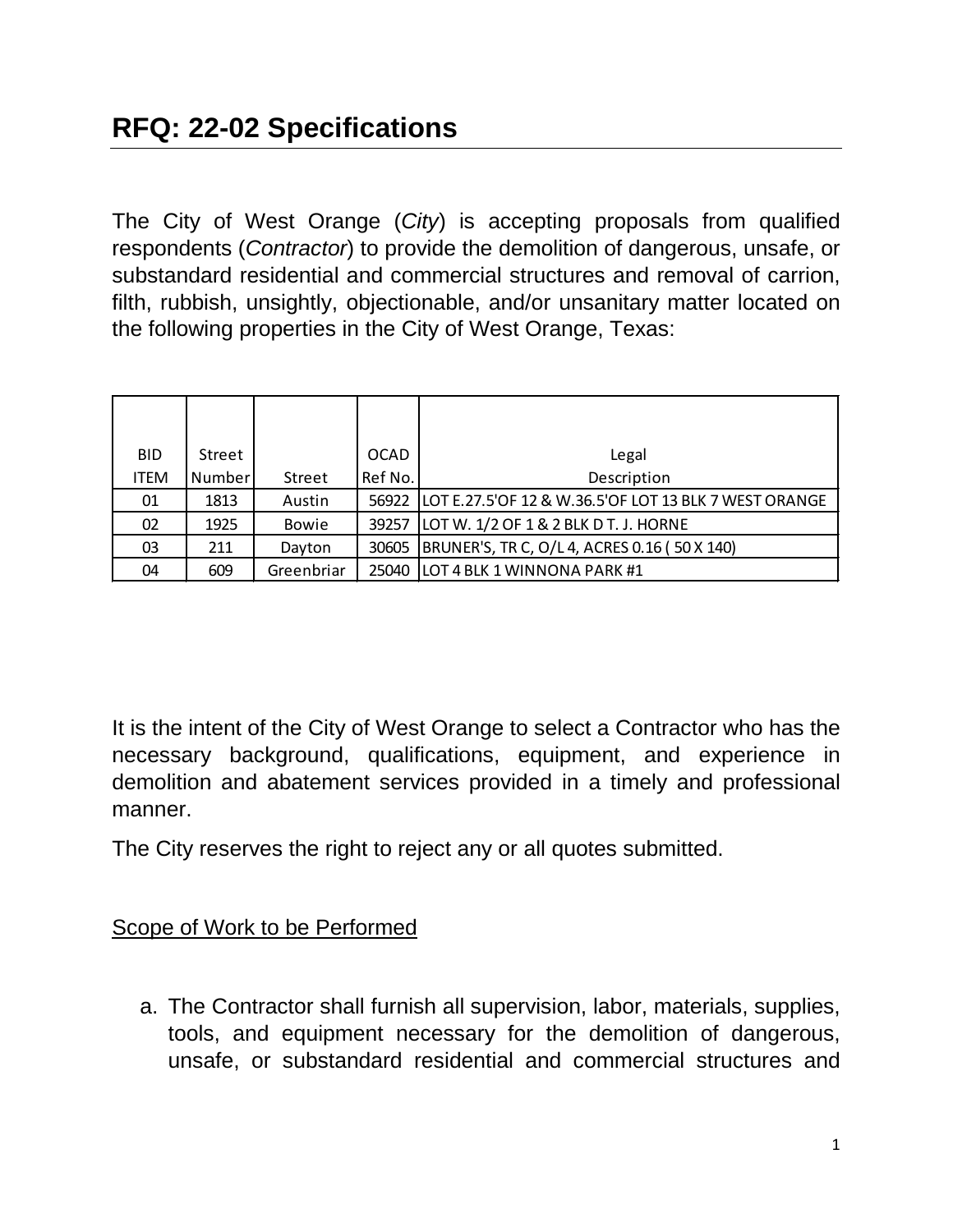removal of carrion, filth, rubbish, unsightly, objectionable, and/or unsanitary matter, as per the specifications outlined in this Contract.

- b. Contractor will remove carrion, filth, rubbish, unsightly, objectionable, and/or unsanitary matter from all easements and rights-of-way of the property.
- c. Driveways with paved surfaces such as asphalt or concrete shall be removed to allow vegetative growth.
- d. All concrete slabs, chain walls, stoops, steps, pads or any other similar concrete paved surfaces shall be removed.
- e. Any sewer tanks (septic tanks) that have been identified by the city or Contractor shall be filled with dirt or sand material by the Contractor to the surface of natural ground.
- f. Any lids from sewer tanks (septic tanks) shall be disposed of by Contractor.
- g. Hazardous waste shall be removed and disposed of according to all state and federal guidelines.
- h. Contractor shall fill any ruts on city right of way with dirt or sand material to grade level.
- i. Contractor shall not bury any items on property.
- j. Contractor shall grade property for positive drainage which may require the addition of fill material.
- k. Fill material shall be a light 60/40, sand or topsoil. Heavy clay is not allowed to be used for fill.
- l. All fences are to remain intact unless directed by the Code Enforcement Official or Building Official.
- m. Contractor shall take necessary precautions not to damage any utility service to property.
- n. It is the responsibility of the Contractor to ensure that all utilities are disconnected at property line or easement.